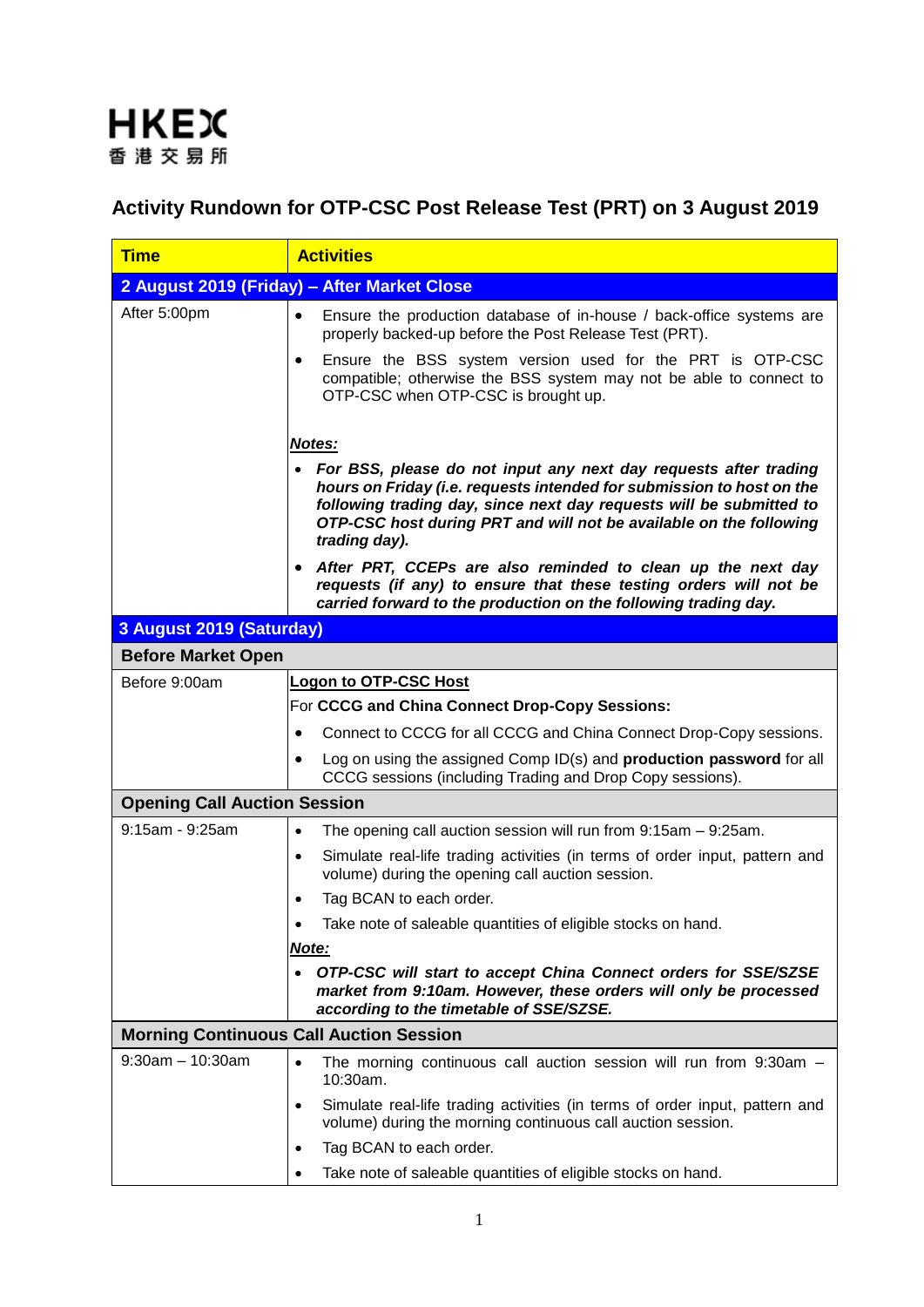| <b>Time</b>                         | <b>Activities</b>                                                                                                                                                                                                                                                                                                                                        |  |  |
|-------------------------------------|----------------------------------------------------------------------------------------------------------------------------------------------------------------------------------------------------------------------------------------------------------------------------------------------------------------------------------------------------------|--|--|
|                                     | Notes:<br>CCEPs who do not follow the testing guidelines or conduct frivolous<br>activities during the PRT may be suspended from further<br>participation in the PRT without prior warning.<br>OTP-CSC will accept China Connect orders from 9:25am - 10:31am.<br>However these orders will only be processed according to the<br>timetable of SZSE/SSE. |  |  |
| <b>Exchange Intervention</b>        |                                                                                                                                                                                                                                                                                                                                                          |  |  |
| 10:31am                             | Exchange Intervention<br>$\bullet$                                                                                                                                                                                                                                                                                                                       |  |  |
| <b>Close</b>                        |                                                                                                                                                                                                                                                                                                                                                          |  |  |
| 10:32am                             | <b>Market Close</b><br>$\bullet$                                                                                                                                                                                                                                                                                                                         |  |  |
|                                     | <b>Afternoon Continuous Call Auction Session</b>                                                                                                                                                                                                                                                                                                         |  |  |
| $10:35am - 11:27am$                 | The afternoon continuous call auction session will run from 10:35am -<br>$\bullet$<br>11:27am.<br>Simulate real-life trading activities (in terms of order input, pattern and<br>$\bullet$                                                                                                                                                               |  |  |
|                                     | volume) during the morning continuous call auction session.                                                                                                                                                                                                                                                                                              |  |  |
|                                     | Tag BCAN to each order.<br>٠<br>Take note of saleable quantities of eligible stocks on hand.                                                                                                                                                                                                                                                             |  |  |
|                                     |                                                                                                                                                                                                                                                                                                                                                          |  |  |
|                                     | <b>Notes:</b>                                                                                                                                                                                                                                                                                                                                            |  |  |
|                                     | CCEPs who do not follow the testing guidelines or conduct frivolous<br>activities during the PRT may be suspended from further<br>participation in the PRT without prior warning.                                                                                                                                                                        |  |  |
|                                     | OTP-CSC will accept China Connect orders from 10:34am -<br>٠<br>11:27am. However these orders will only be processed according to<br>the timetable of SZSE/SSE.                                                                                                                                                                                          |  |  |
| <b>Closing Call Auction Session</b> |                                                                                                                                                                                                                                                                                                                                                          |  |  |
| $11:27am - 11:30am$                 | The closing call auction session will run from 11:27am - 11:30am.<br>$\bullet$                                                                                                                                                                                                                                                                           |  |  |
|                                     | Simulate real-life trading activities (in terms of order input, pattern and<br>٠<br>volume) during the morning continuous call auction session.                                                                                                                                                                                                          |  |  |
|                                     | Tag BCAN to each order.<br>٠                                                                                                                                                                                                                                                                                                                             |  |  |
|                                     | Take note of saleable quantities of eligible stocks on hand.                                                                                                                                                                                                                                                                                             |  |  |
|                                     |                                                                                                                                                                                                                                                                                                                                                          |  |  |
|                                     | <u>Notes:</u>                                                                                                                                                                                                                                                                                                                                            |  |  |
|                                     | CCEPs who do not follow the testing guidelines or conduct frivolous<br>activities during the PRT may be suspended from further<br>participation in the PRT without prior warning.                                                                                                                                                                        |  |  |
|                                     | OTP-CSC will accept China Connect orders from 11:27am - 11:30am.<br>$\bullet$<br>However these orders will only be processed according to the<br>timetable of SZSE/SSE.                                                                                                                                                                                  |  |  |
| <b>Exchange Intervention</b>        |                                                                                                                                                                                                                                                                                                                                                          |  |  |
| 11:31am                             | Exchange Intervention<br>٠                                                                                                                                                                                                                                                                                                                               |  |  |
| Day Close                           |                                                                                                                                                                                                                                                                                                                                                          |  |  |
| 11:32am                             | For CCCG and China Connect Drop-Copy Sessions:                                                                                                                                                                                                                                                                                                           |  |  |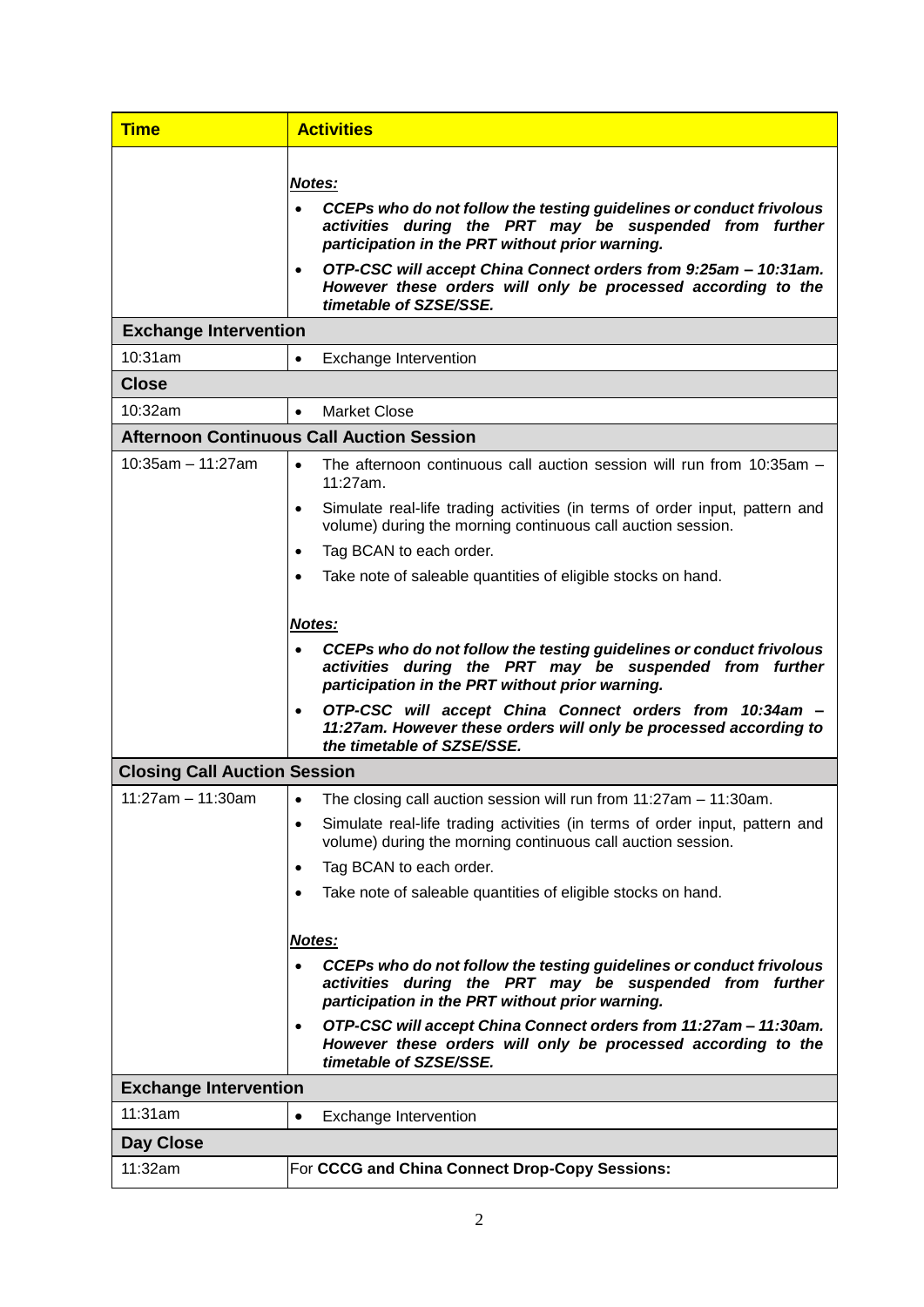| <b>Time</b>                                        | <b>Activities</b>                                                                                                                                                                                                                                                         |  |  |
|----------------------------------------------------|---------------------------------------------------------------------------------------------------------------------------------------------------------------------------------------------------------------------------------------------------------------------------|--|--|
|                                                    | Log out and terminate CCCG and China Connect Drop-Copy sessions.                                                                                                                                                                                                          |  |  |
|                                                    | Perform end-of-trading procedures, if any, to ensure database integrity.                                                                                                                                                                                                  |  |  |
|                                                    | Clean up the transaction data (e.g. orders and trades) entered during the<br>Post Release Test from BSS, if applicable.                                                                                                                                                   |  |  |
|                                                    | Restore the data and proper BSS production configuration for following<br>Monday, if necessary.                                                                                                                                                                           |  |  |
| Download Day-end Trade File and Closing Price File |                                                                                                                                                                                                                                                                           |  |  |
| 12:00noon - 2:00pm                                 | Download the following files through Electronic Communication Platform<br>(ECP) (https://www.ecp.hkex.com.hk/) by using production user ID with the<br>"TO" user group (i.e. user ID of MXXXXXTOXXX) and production password.                                             |  |  |
|                                                    | Trade file for SSE/SZSE (from 12:00noon) and check the accuracy of<br>trade details.                                                                                                                                                                                      |  |  |
|                                                    | Closing price file for SSE/SZSE (from 1:30pm).                                                                                                                                                                                                                            |  |  |
| <b>Confirmation of OTP-CSC Rollout</b>             |                                                                                                                                                                                                                                                                           |  |  |
| Around 3:30pm                                      | Check the announcement in relation to the rollout of OTP-CSC posted on<br><b>HKEX</b><br>the<br>OTP-CSC<br>web<br>website<br>at<br>the<br>corner<br>(https://www.hkex.com.hk/Mutual-Market/Stock-Connect/Reference-Mate<br>rials/Technical-Documents/OTP-CSC?sc_lang=en). |  |  |
| 5 August 2019 (Monday)                             |                                                                                                                                                                                                                                                                           |  |  |
| Before 8:30am                                      | <b>Logon to OTP-CSC Host</b>                                                                                                                                                                                                                                              |  |  |
|                                                    | For CCCG and China Connect Drop-Copy Sessions:                                                                                                                                                                                                                            |  |  |
|                                                    | Perform logon for CCCG sessions (including Trading and Drop Copy<br>sessions) by using production password.                                                                                                                                                               |  |  |

## Notes:

- 1) Initial sellable quantities at the start of PRT will be same as the stock holdings after day end on 2 August 2019 in the production environment. Please take note the saleable quantities of stocks on hand when placing sell orders.
- 2) BCAN successfully registered in the production environment should be used for order tagging.
- 3) CCEPs already rolled out pre-trade checking function for institutional investor ID (IIID), please use IIID effective on 5 August 2019.
- 4) All OMD-CC messages disseminated during the PRT should be treated as non-production data and have to be cleaned up afterwards.
- 5) Real-time price data of Northbound test securities will also be available from the Market Data Portal after market open till market close during the PRT. URL of the portal is: [http://203.78.5.160/MDP.](http://203.78.5.160/MDP)

Should CCEPs have any query or identify any irregularities during the Post Release Test, please contact the following Participant Support Hotlines:

- For general enquiry : 2840-3626 [otpc@hkex.com.hk](mailto:otpc@hkex.com.hk)
- For technical enquiry : 2840-3351 [bsssupport@hkex.com.hk](mailto:bsssupport@hkex.com.hk)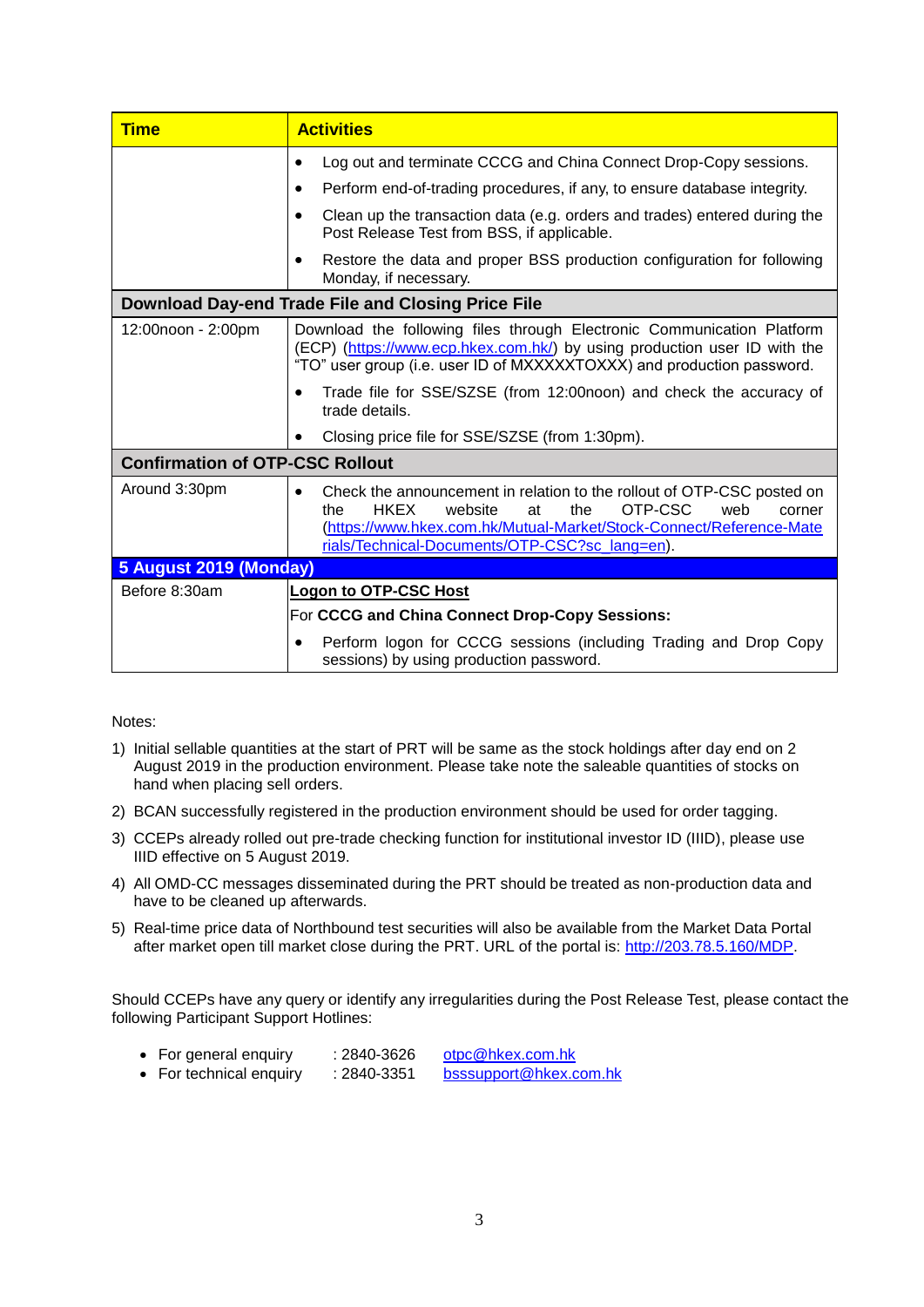## **Typhoon and/ or Rainstorm Arrangements**

When Tropical Storm Warning Signal No. 8 (or above) or the Black Rainstorm Warning Signal is hoisted, the following arrangements will apply:

| <b>Condition</b>                                                                        | Arrangement                                                                                                                                              |
|-----------------------------------------------------------------------------------------|----------------------------------------------------------------------------------------------------------------------------------------------------------|
| If either of the warnings is hoisted or to be in<br>force anytime from 7:00am to 9:00am | The scheduled activity of the day will be<br>cancelled and will not be resumed for the rest<br>of the day.                                               |
| If Tropical Storm Warning Signal No. 8 or<br>above is hoisted after 9:00am              | The scheduled activity will continue until<br>completion. However, CCEPs may decide for<br>themselves whether to continue or terminate<br>their testing. |
| If Black Rainstorm Warning is issued after<br>9:00am                                    | All scheduled<br>will continue<br>activity<br>until<br>completion.                                                                                       |

Note:

In any case, all participating CCEPs should complete the appropriate day-end work including file/ database backup and restoration, system restoration/ fallback and so on to ensure there will be no interruption on the next trading day.